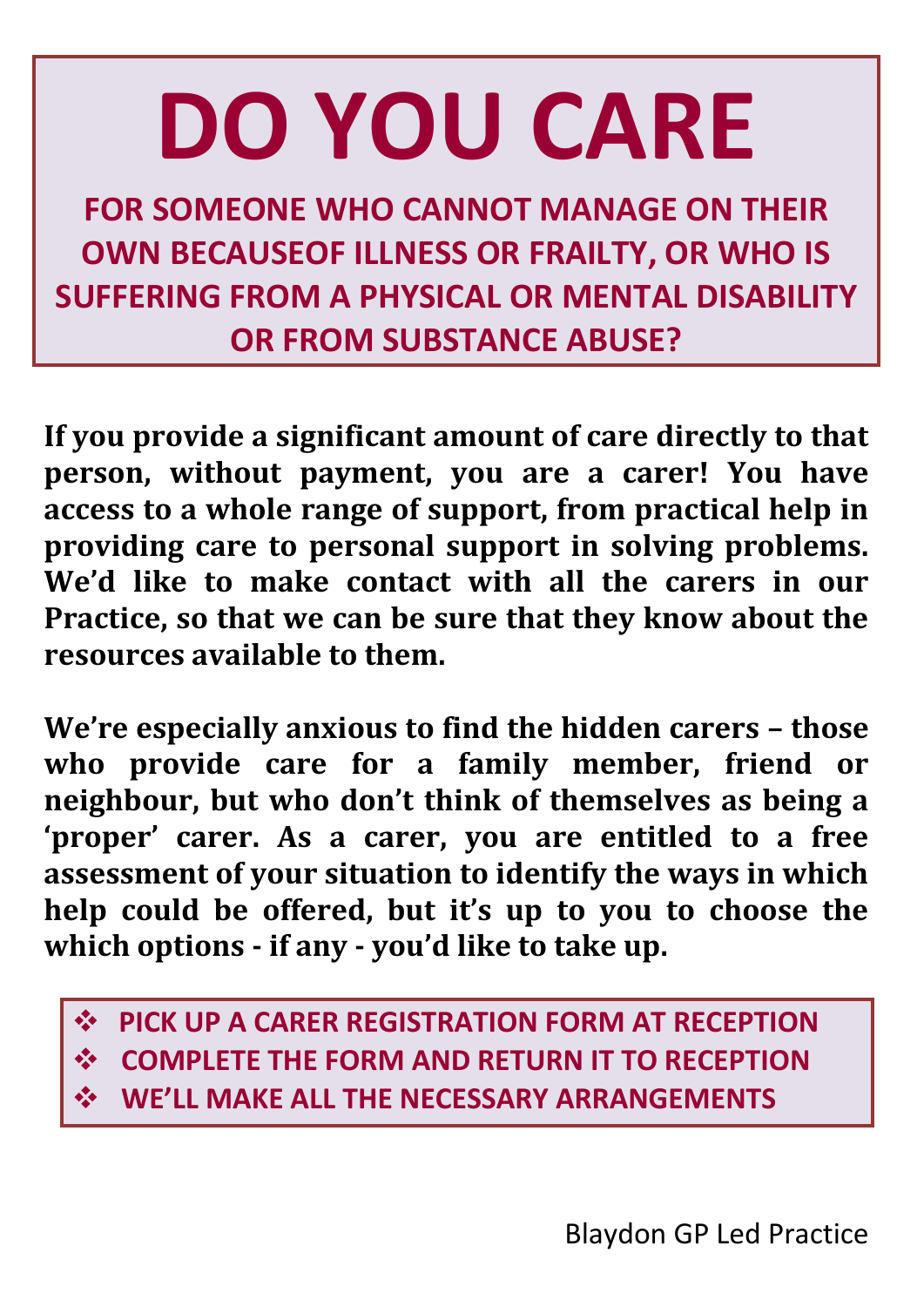# **CARER SUPPORT**

Do you look after someone who is unable to manage on their own because of illness or frailty, or who is suffering from a physical or mental disability or from problems related to substance abuse? If you provide a significant amount of care directly to that person, without payment, you are a carer! 'Directly' means that you are providing care as a family member, friend or neighbour and not as a representative of a local council, charitable organisation or other similar body.

As a carer, you have access to a wide range of carer support services. This description really means what it says. The focus is upon the needs of the carer rather than the person receiving care – though of course their needs will be taken into account – and what is on offer is support, not interference!

We would like to identify all carers who are patients of this practice, and of course we'd like to know about any of our patients who rely on such care. We realise that a lot of people don't think of themselves as carers; they are merely 'looking after' a family member or 'helping out' a friend or neighbour. Even if that's how you see yourself, you are still very much a carer!

Carers fulfil a necessary and valuable role in the community, but that role can be very demanding, time-consuming and isolating. We'd like to be sure that all carers within our practice know how to access support such as free advice on entitlement to benefits or respite care and – just as importantly – know where to turn to find a friendly and understanding listening ear when it's needed.

In England and Wales, carers have a legal right to appropriate assistance in accordance with Section 1 of the Carers (Recognition and Services) Act 1995.

This provides for an assessment focusing upon the needs of the carer, though it may, if appropriate, consider the needs of the person cared for as well. The idea of an 'assessment' may seem rather off-putting, but it's not about testing your ability. It's simply an opportunity to talk about your role as a carer with someone from one of the local carer support organisations, and to explore any help or support which could be provided. At the same time, the range of available support services will be explained. There is no charge, and you are under no obligation to take up any support which may be offered, but for your own sake and for the sake of the person you care for it makes very good sense to find out exactly what facilities are available.

Just complete the form overleaf and return it to Reception, and we'll do the rest.

Once you have registered with the practice we'll keep you up-to-date with any information you may find useful in your caring role.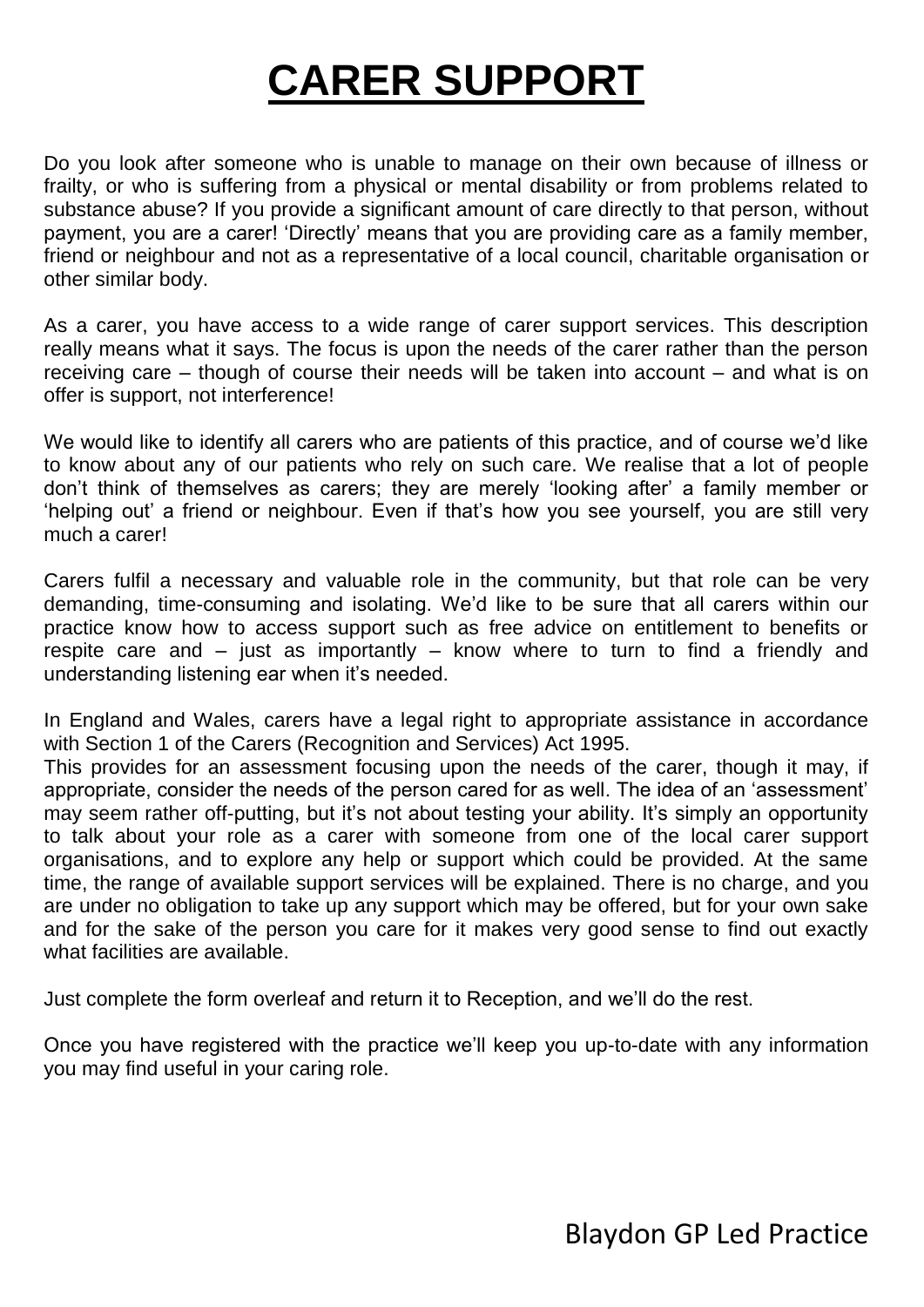# **CARER REGISTRATION FORM**

### **Your Details**

| <b>Name</b>           |  |
|-----------------------|--|
| <b>Date of Birth</b>  |  |
| <b>Address</b>        |  |
|                       |  |
| <b>Postcode</b>       |  |
| <b>Home Number</b>    |  |
| <b>Mobile</b>         |  |
| <b>Email Address</b>  |  |
| Any other<br>relevant |  |
| information           |  |

### **Details of the person you look after**

| <b>Name</b>        |  |
|--------------------|--|
| Date of Birth      |  |
| <b>Address</b>     |  |
|                    |  |
| Postcode           |  |
| <b>Home Number</b> |  |

Please arrange for carer support services to contact me (please tick)

Signature \_\_\_\_\_\_\_\_\_\_\_\_\_\_\_\_\_\_\_\_\_\_\_\_\_\_\_\_\_ Date \_\_\_\_\_\_\_\_\_\_\_\_\_\_\_\_\_\_\_

**Please return the completed form to reception**

Blaydon GP Led Practice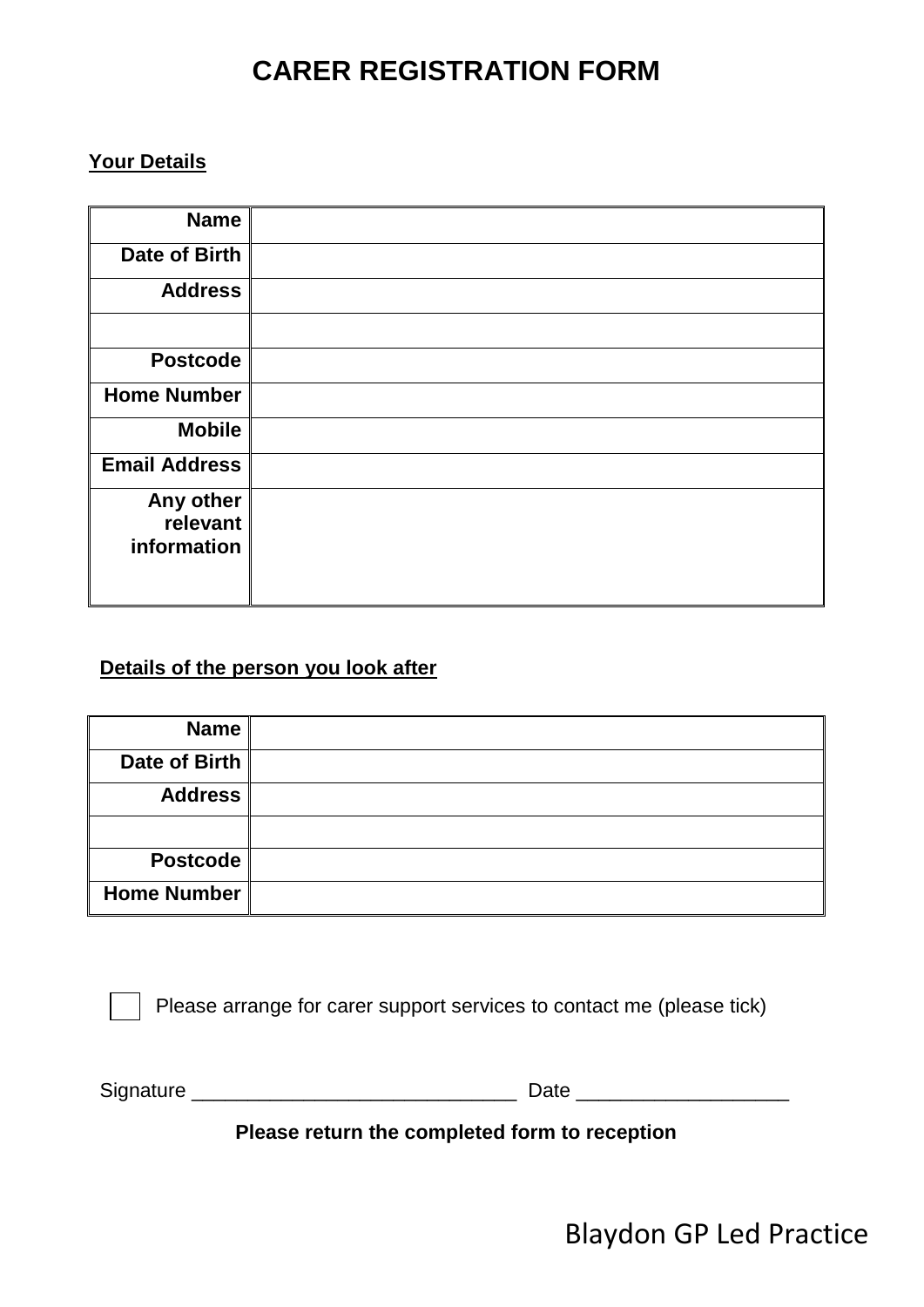# **Blaydon GP Led Practice Shibdon Road Blaydon NE21 5NW 0191 2834600**

[Date]

Dear [Patient's Name]

#### **BETTER ACCESS TO SUPPORTAND SERVICES**

We are trying to contact and identify anyone who is a patient of our practice and is either a carer or is receiving care from someone else.

Until now, this information has not been shown in patient records; we want to put that right, so that we can make sure that every carer knows about the wide range of supporting services which are available to help them.

An explanation of exactly what is meant by 'carer' is provided on the back of the enclosed form, together with some other background information.

If you think you are a carer, please complete the registration form and send it back to Reception at the address shown above.

If you are receiving care from someone else, please pass on both this letter and the registration form to your carer. If your carer is registered with another practice in the Gateshead area, the form should still be returned to us; we'll make sure that the necessary details are passed on. The name of the carer's practice should be entered at 'ANY OTHER RELEVANT INFORMATION'.

Of course, if you are not a carer and are not receiving care from someone else, you need do nothing – but if you know of someone who is a carer, you're welcome to pass on this letter and registration form.

The form can be returned to the carer's own practice.

Thank you for your help!

Yours sincerely,

For Blaydon GP Led Practice

Blaydon GP Led Practice